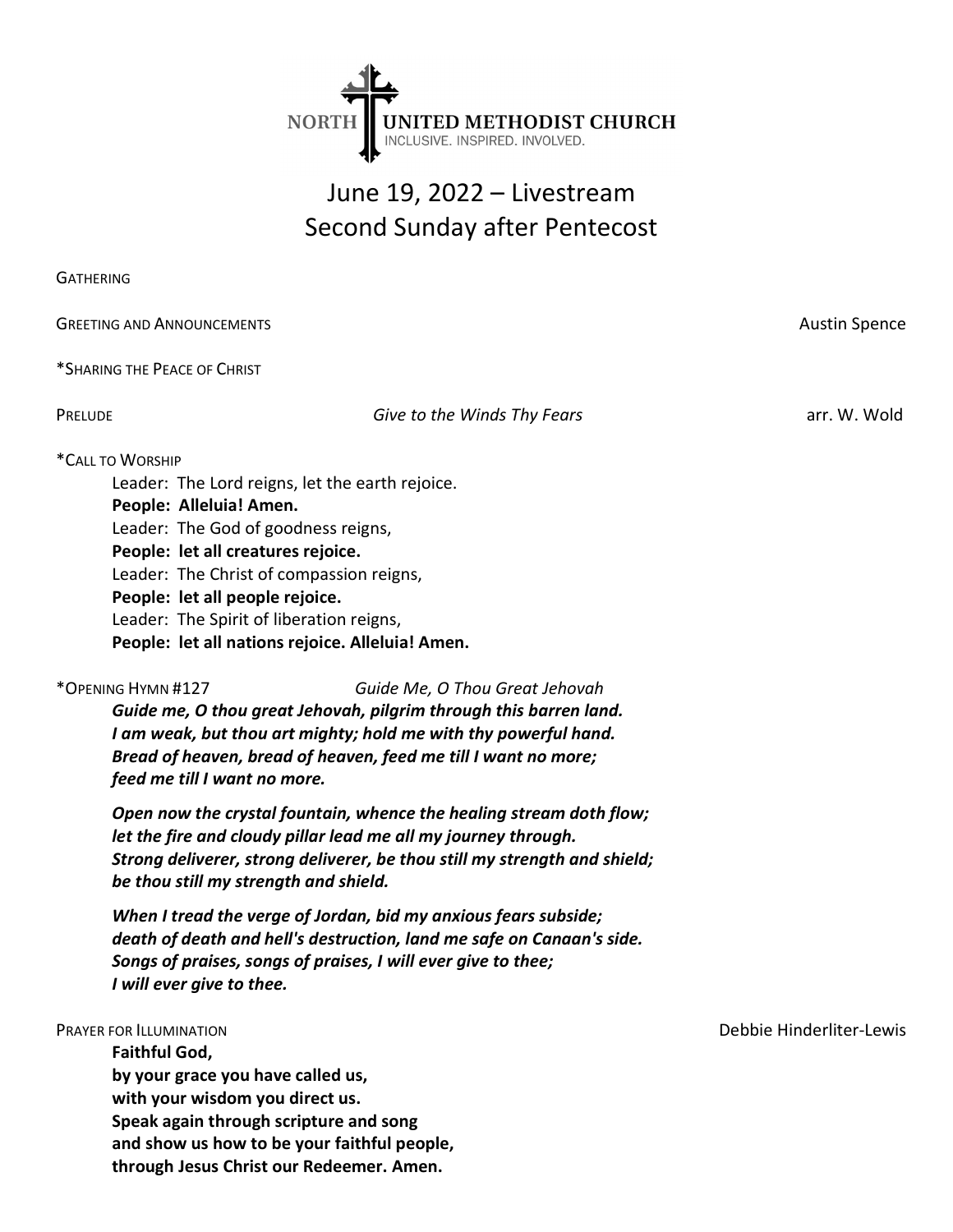## FIRST LESSON Galatians 3:23-29

<sup>23</sup> Before the way of faith in Christ was available to us, we were placed under guard by the law. We were kept in protective custody, so to speak, until the way of faith was revealed. <sup>24</sup> Let me put it another way. The law was our guardian until Christ came; it protected us until we could be made right with God through faith. <sup>25</sup> And now that the way of faith has come, we no longer need the law as our guardian.

<sup>26</sup> For you are all children of God through faith in Christ Jesus. <sup>27</sup> And all who have been united with Christ in baptism have put on Christ, like putting on new clothes. <sup>28</sup> There is no longer Jew or Gentile, slave or free, male and female. For you are all one in Christ Jesus. <sup>29</sup> And now that you belong to Christ, you are the true children of Abraham. You are his heirs, and God's promise to Abraham belongs to you.

Leader: This is the Word of God for the people of God.

People: Thanks be to God.

| ANTHEM                                                        |                                                                  | Soon Ah Will Be Done                                                            | arr. W. Dawson                           |  |  |
|---------------------------------------------------------------|------------------------------------------------------------------|---------------------------------------------------------------------------------|------------------------------------------|--|--|
|                                                               |                                                                  |                                                                                 | <b>Chancel Quartet/Cathedral Singers</b> |  |  |
|                                                               | Soon ah will be don' a-wid de troubles ob de worl'.              |                                                                                 |                                          |  |  |
|                                                               |                                                                  | Soon ah will be don' a-wid de troubles ob de worl', goin' home t' live wid God. |                                          |  |  |
|                                                               | I wan' t' meet my mother, I'm goin' t' live wid God. Refrain     |                                                                                 |                                          |  |  |
|                                                               | No more weepin' an' awailin'; I'm goin' t' live wid God. Refrain |                                                                                 |                                          |  |  |
|                                                               | I wan't' meet my Jesus. I'm goin't' live wid God.                |                                                                                 |                                          |  |  |
| *CANTICLE OF PRAISE                                           |                                                                  | Psalm 22:19-28                                                                  | Sunil Kotian                             |  |  |
|                                                               | Leader: O Lord, do not stay far away!                            |                                                                                 |                                          |  |  |
|                                                               | You are my strength; come quickly to my aid!                     |                                                                                 |                                          |  |  |
|                                                               | People: Save me from the sword;                                  |                                                                                 |                                          |  |  |
|                                                               | spare my precious life from these dogs.                          |                                                                                 |                                          |  |  |
|                                                               | Leader: Snatch me from the lion's jaws                           |                                                                                 |                                          |  |  |
|                                                               | and from the horns of these wild oxen.                           |                                                                                 |                                          |  |  |
| People: I will proclaim your name to my brothers and sisters. |                                                                  |                                                                                 |                                          |  |  |
|                                                               | I will praise you among your assembled people.                   |                                                                                 |                                          |  |  |
|                                                               | Leader: Praise the Lord, all you who fear God!                   |                                                                                 |                                          |  |  |
|                                                               | Honor the Lord, all you descendants of Jacob!                    |                                                                                 |                                          |  |  |
|                                                               | Show reverence, all you descendants of Israel!                   |                                                                                 |                                          |  |  |
|                                                               |                                                                  | People: For God has not ignored or belittled the suffering of the needy.        |                                          |  |  |
|                                                               | The Lord has not turned away from them,                          |                                                                                 |                                          |  |  |
|                                                               | but has listened to their cries for help.                        |                                                                                 |                                          |  |  |
|                                                               | Leader: I will praise you in the great assembly.                 |                                                                                 |                                          |  |  |
|                                                               |                                                                  | I will fulfill my vows in the presence of those who worship you.                |                                          |  |  |
|                                                               | People: The poor will eat and be satisfied.                      |                                                                                 |                                          |  |  |
|                                                               | All who seek the Lord will offer their praise.                   |                                                                                 |                                          |  |  |
|                                                               | Their hearts will rejoice with everlasting joy.                  |                                                                                 |                                          |  |  |
|                                                               |                                                                  | Leader: The whole earth will acknowledge the Lord and return to God.            |                                          |  |  |
|                                                               |                                                                  | All the families of the nations will bow down before the Sovereign One.         |                                          |  |  |
|                                                               |                                                                  | People: For royal power belongs to the Lord who rules all the nations.          |                                          |  |  |
| HYMN OF PRAYER #375                                           |                                                                  | There Is a Balm in Gilead                                                       | $v. 1-2$                                 |  |  |
|                                                               | Refrain: There is a balm in Gilead to make the wounded whole;    |                                                                                 |                                          |  |  |
|                                                               | there is a balm in Gilead to heal the sin-sick soul.             |                                                                                 |                                          |  |  |

Some times I feel discouraged, and think my work's in vain. But then the Holy Spirit revives my soul again. (Refrain)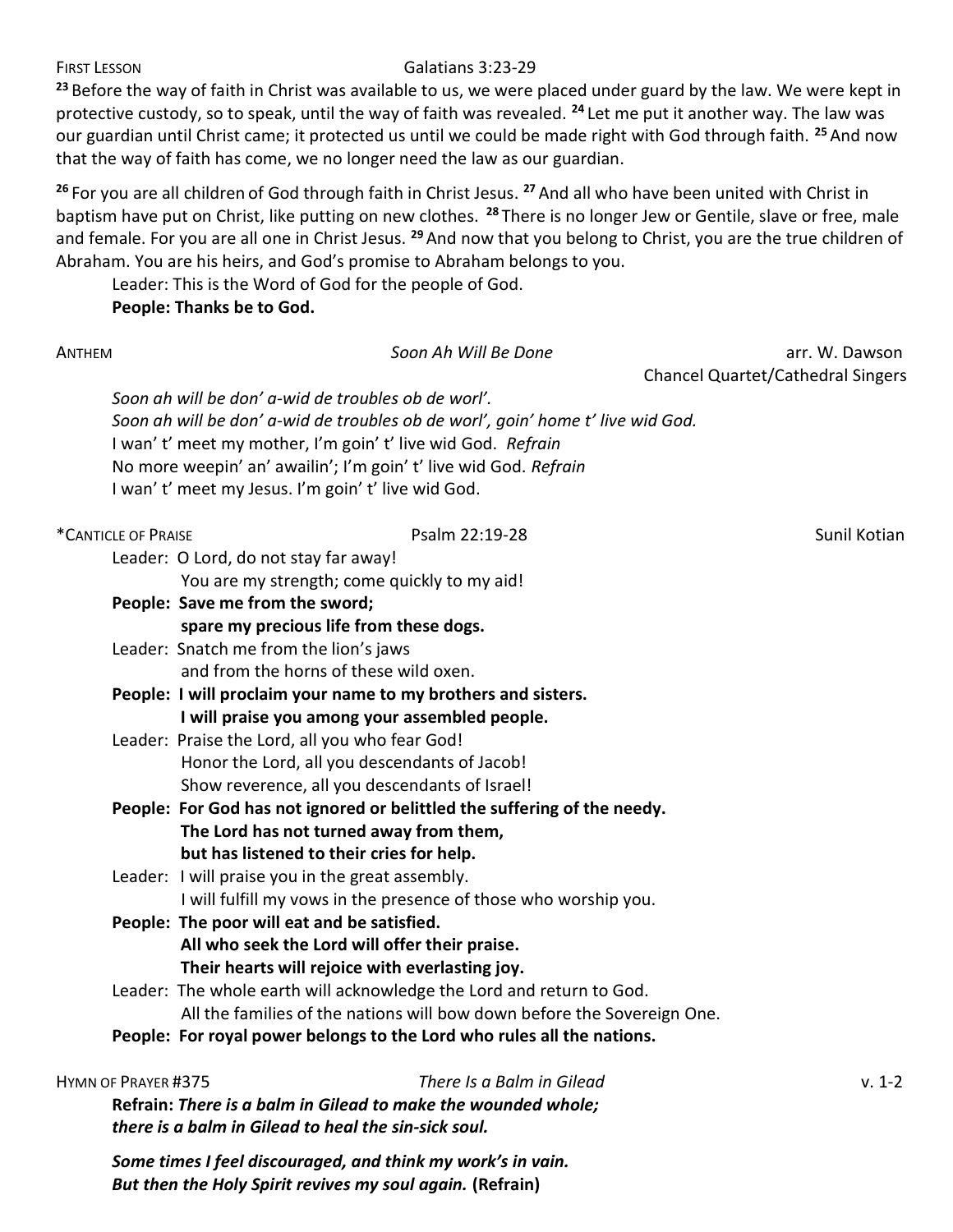# Don't ever feel discouraged, for Jesus is your friend, and if you look for knowledge he'll ne'er refuse to lend. (Refrain)

### PRAYERS OF THE PEOPLE BRAND CONTROL CONTROL CONTROL CONTROL CONTROL CONTROL CONTROL CONTROL CONTROL CONTROL CONTROL CONTROL CONTROL CONTROL CONTROL CONTROL CONTROL CONTROL CONTROL CONTROL CONTROL CONTROL CONTROL CONTROL CO

THE LORD'S PRAYER #895 Our Father, who art in heaven, hallowed be thy name. Thy kingdom come, thy will be done on earth as it is in heaven. Give us this day our daily bread. And forgive us our trespasses, as we forgive those who trespass against us. And lead us not into temptation, but deliver us from evil. For thine is the kingdom, and the power, and the glory, forever. Amen.

# HYMN #375 There Is a Balm in Gilead v. 3

If you can't preach like Peter, if you can't pray like Paul, just tell the love of Jesus, and say he died for all.

There is a balm in Gilead to make the wounded whole; there is a balm in Gilead to heal the sin-sick soul.

OFFERTORY PRAYER SUNIL KOTIAN AND THE SUNIT CONTROL OF THE SUNIL KOTIAN SUNIL KOTIAN SUNIL KOTIAN SUNIL KOTIAN

| <b>OFFERTORY ANTHEM</b> | Ride On, King Jesus! | arr. H. Johnson |
|-------------------------|----------------------|-----------------|
|-------------------------|----------------------|-----------------|

Ride on, King Jesus! No man cana hinder me. Ride on, King Jesus, ride on! For He is King of kings, He is Lord of lords, Jesus Christ, de first an' las', no man works like Him. King Jesus rides a milk-white horse, no man works like Him. De river Jordan He did cross, no man works like Him. For He is King of kings, Lord of lords, Oh, Jesus Christ, de first an' las', Oh! King Jesus rides in the middle o' de air, Ah! He calls de saints from everywhere, Ah! Ride on, King Jesus! No man cana hinder me. Ride on, King Jesus, ride on! He is de King, He is de Lord, Ah! Jesus Christ, de first an' las', no man works like Him! Ride on, Jesus!

\*DOXOLOGY #94 Praise God, from Whom All Blessings Flow Praise God, from whom all blessings flow; Praise God, all creatures here below: Alleluia! Alleluia! Praise God, the source of all our gifts! Praise Jesus Christ, whose power uplifts! Praise the Spirit, Holy Spirit! Alleluia! Alleluia! Alleluia!

### SECOND LESSON 1 Kings 19:1-15a

<sup>1</sup> Ahab told Jezebel all that Elijah had done, and how he had killed all the prophets with the sword. <sup>2</sup> Then Jezebel sent a messenger to Elijah, saying, 'So may the gods do to me, and more also, if I do not make your life

Regina Walker, soloist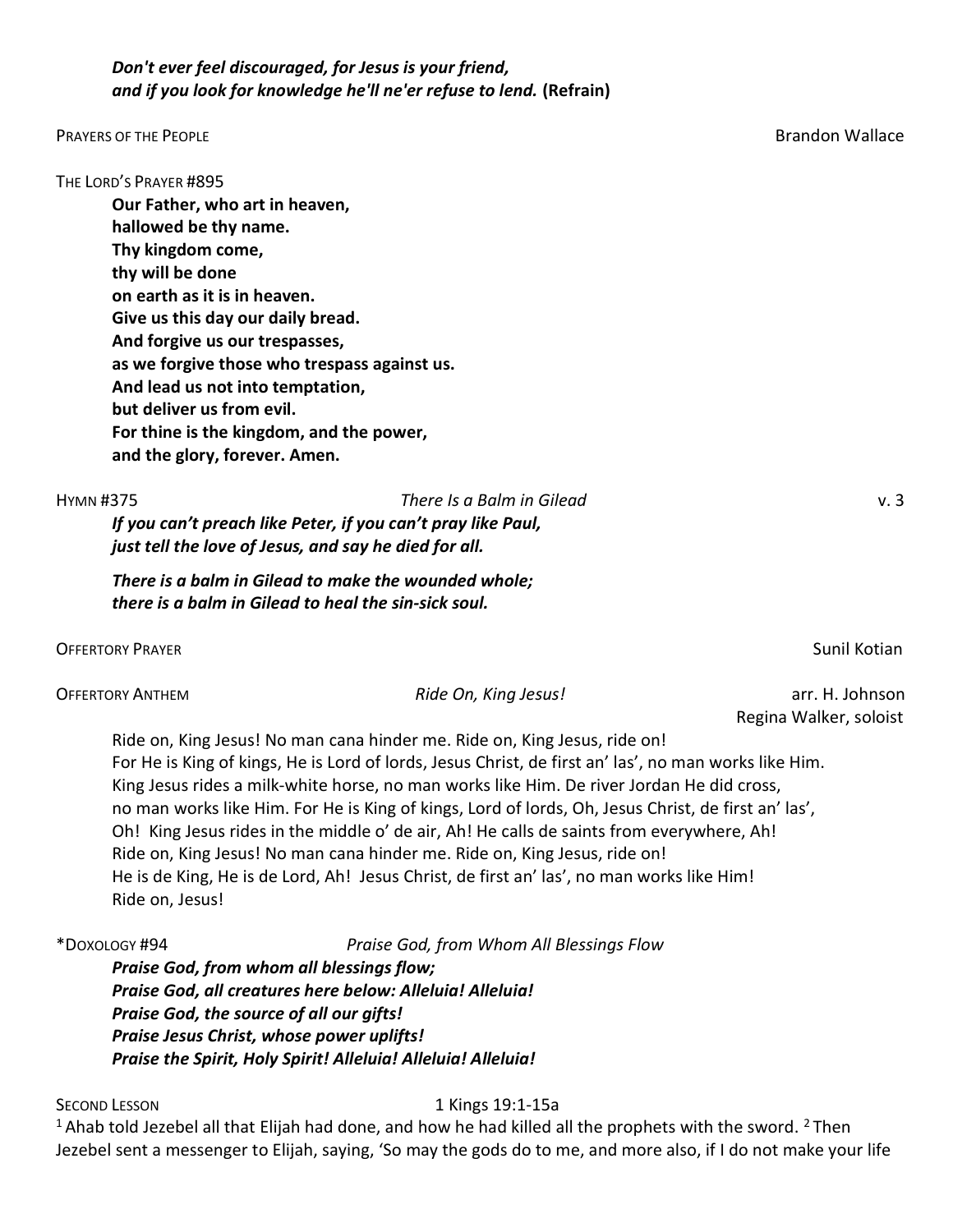like the life of one of them by this time tomorrow.' <sup>3</sup> Then he was afraid; he got up and fled for his life, and came to Beer-sheba, which belongs to Judah; he left his servant there.

<sup>4</sup> But he himself went a day's journey into the wilderness, and came and sat down under a solitary broom tree. He asked that he might die: 'It is enough; now, O Lord, take away my life, for I am no better than my ancestors.' <sup>5</sup> Then he lay down under the broom tree and fell asleep. Suddenly a messenger touched him and said to him, 'Get up and eat.' <sup>6</sup> He looked, and there at his head was a cake baked on hot stones, and a jar of water. He ate and drank, and lay down again.  $7$  The angel of the Lord came a second time, touched him, and said, 'Get up and eat, otherwise the journey will be too much for you.' <sup>8</sup> He got up, and ate and drank; then he went in the strength of that food for forty days and forty nights to Horeb the mount of God. <sup>9</sup> At that place he came to the cave, and spent the night there.

Then the word of the Lord came to him, saying, 'What are you doing here, Elijah?' <sup>10</sup>He answered, 'I have been very zealous for the Lord, the God of hosts; for the Israelites have forsaken your covenant, thrown down your altars, and killed your prophets with the sword. I alone am left, and they are seeking my life, to take it away.'

 $11$  God said, 'Go out and stand on the mountain before the Lord, for the Lord is about to pass by.' Now there was a great wind, so strong that it was splitting mountains and breaking rocks in pieces before the Lord, but the Lord was not in the wind; and after the wind an earthquake, but the Lord was not in the earthquake; <sup>12</sup> and after the earthquake a fire, but the Lord was not in the fire; and after the fire a sound of sheer silence. <sup>13</sup> When Elijah heard it, he wrapped his face in his mantle and went out and stood at the entrance of the cave. Then there came a voice to him that said, 'What are you doing here, Elijah?' <sup>14</sup> He answered, 'I have been very zealous for the Lord, the God of hosts; for the Israelites have forsaken your covenant, thrown down your altars, and killed your prophets with the sword. I alone am left, and they are seeking my life, to take it away.' <sup>15</sup> Then the Lord said to him, 'Go, return on your way to the wilderness of Damascus.'

Leader: This is the Word of God for the people of God.

People: Thanks be to God.

| <b>SERMON</b>                                                                                                            | A Quiet God                                                                                                                                                  | Darren Cushman Wood |  |  |
|--------------------------------------------------------------------------------------------------------------------------|--------------------------------------------------------------------------------------------------------------------------------------------------------------|---------------------|--|--|
| *HYMN OF DEDICATION #129                                                                                                 | Give to the Winds Thy Fears<br>Give to the winds thy fears; hope and be undismayed.<br>God hears thy sighs and counts thy tears, God shall lift up thy head. |                     |  |  |
|                                                                                                                          | Through waves and clouds and storms, God gently clears thy way;<br>wait thou God's time; so shall this night soon end in joyous day.                         |                     |  |  |
|                                                                                                                          | Leave to God's sovereign sway to choose and to command;<br>so shalt thou, wondering, own that way, how wise, how strong this hand.                           |                     |  |  |
| Let us in life, in death, thy steadfast truth declare,<br>and publish with our latest breath thy love and guardian care. |                                                                                                                                                              |                     |  |  |
| *THE CHARGE AND BLESSING                                                                                                 |                                                                                                                                                              |                     |  |  |
| <b>POSTLUDE</b>                                                                                                          | Alleluia, Give Thanks to the Risen Lord                                                                                                                      | arr. J. Honoré      |  |  |